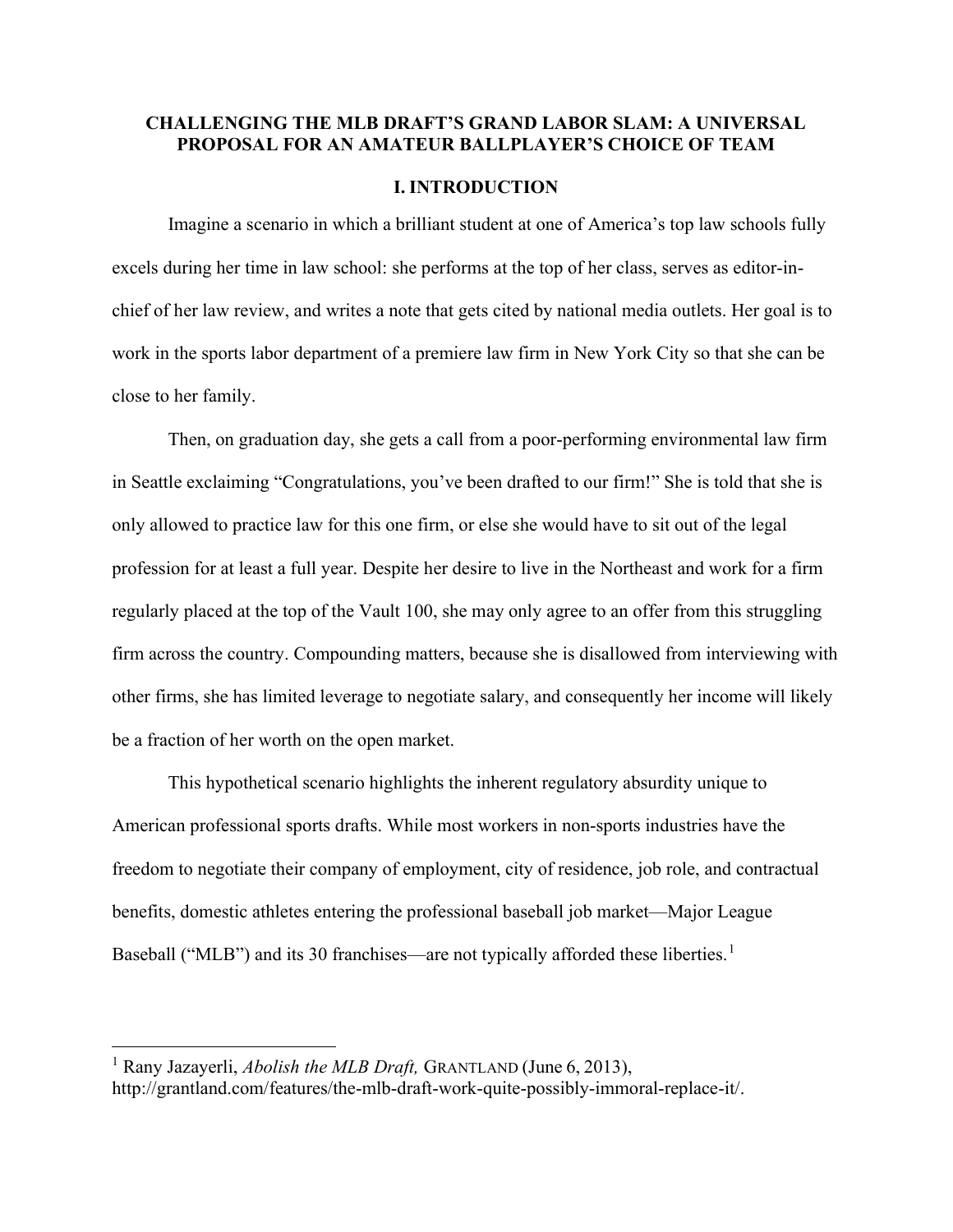Instead, domestic amateur players—specifically those from the United States, Canada, and Puerto Rico—are subject to an amateur draft held each June, after which players can negotiate a professional contract only with their drafted team.<sup>2</sup> Alternatively, foreign players enter the league through a different mechanism: a signing day system, in which eligible players can freely negotiate and sign with any team beginning on July 2 of their first year of eligibility.<sup>3</sup>

 The 2016 collective bargaining negotiations between the MLB Commissioner's Office and Major League Baseball Player's Association ("MLBPA") explored the possibility of unifying these two amateur player entry systems into one cohesive, coherent process.<sup>4</sup> Towards this goal, nearly all serious public attention focused on the possibility of instituting an international draft.<sup>5</sup> The MLBPA refused, however, by arguing that an international draft could have disastrous effects that would diminish the incentives for low-income Latin Americans to pursue careers in baseball.<sup>6</sup> Ultimately, the parties were unable to come to an agreement on one overall player entry system and instead adopted a variation of previous separate domestic and foreign player entry systems.<sup>7</sup> When the current Collective Bargaining Agreement ("CBA") expires in 2021, both parties are expected to revisit these discussions.<sup>8</sup>

<sup>2</sup> MAJOR LEAGUE BASEBALL, 2017-2021 MAJOR LEAGUE BASEBALL COLLECTIVE BARGAINING AGREEMENT (2016).

 $3$  Id.

 $<sup>4</sup>$  Jorge L. Ortiz, Why the International Draft is Hindering MLB's Collective Bargaining Efforts,</sup> USA TODAY SPORTS (Nov. 24, 2016),

https://www.usatoday.com/story/sports/mlb/2016/11/24/mlb-collective-bargaining-agreementinternational-draft-lockout/94381330/.

 $^5$  Id.

<sup>&</sup>lt;sup>6</sup> Mike Axisa, With MLB Lockout Looming, Latin American Players Take Stand vs. International Draft, CBS SPORTS (Nov. 28, 2016), https://www.cbssports.com/mlb/news/with-mlb-lockoutlooming-latin-american-players-take-stand-vs-international-draft/.

<sup>7</sup> 2017-2021 MLB COLLECTIVE BARGAINING AGREEMENT.

 $8$  Ortiz, *supra* note 5.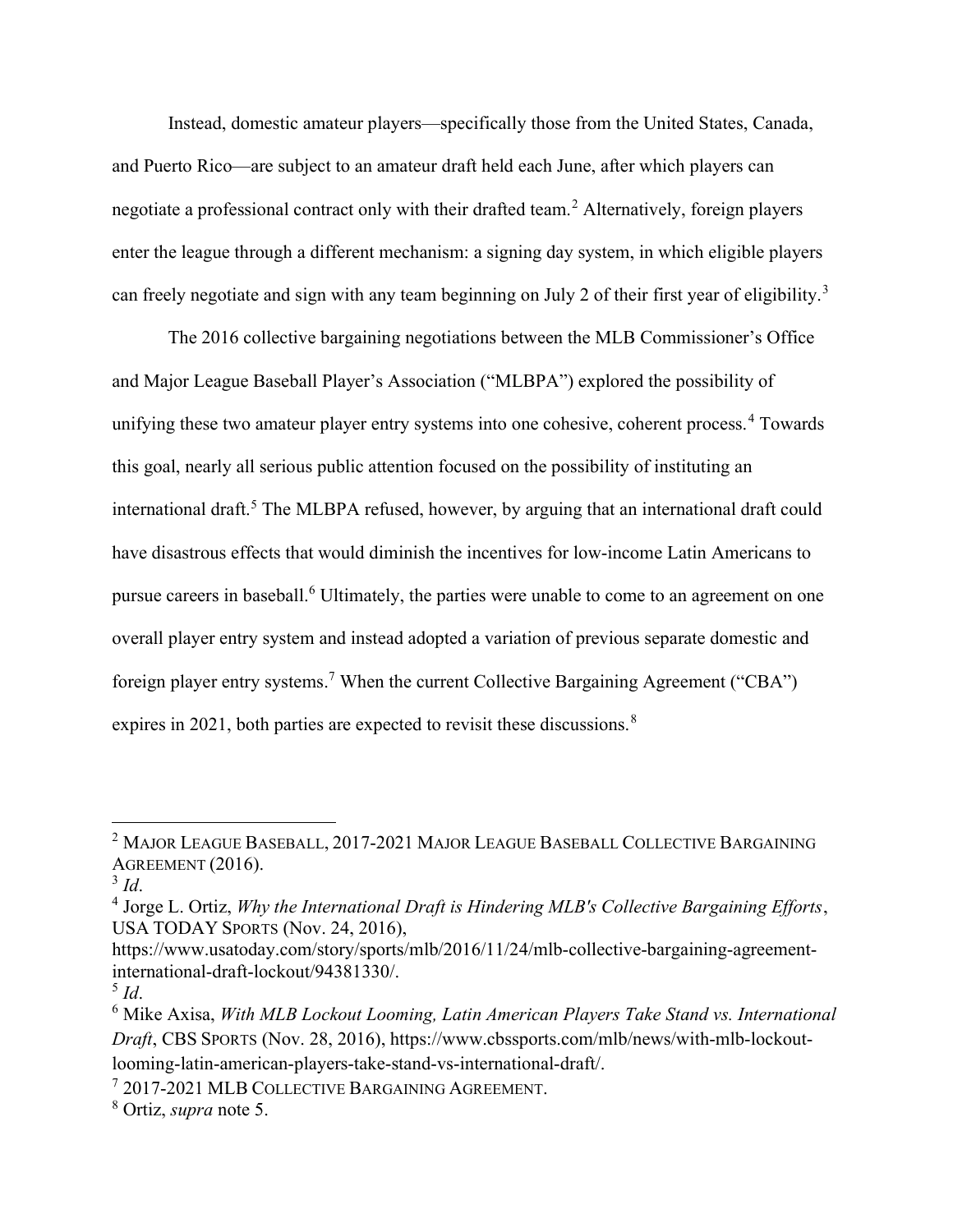This paper challenges the unified international draft proposal by exploring whether MLB's signing day system for foreign players could serve as a viable model for a unified player entry system. The paper proceeds in the following manner: Part II explains the model of the current signing day system for foreign amateur players. Part III explores the merits of a unified signing day system on the basis of several key criteria and consequences, including player autonomy, free-market competitive principles, game parity, team strategy, and perverse incentives. Part IV concludes that the negative moral and economic implications under the draft system would likely be ameliorated by a unified international signing day system.

#### II. MLB'S CURRENT SIGNING DAY SYSTEM FOR FOREIGN AMATEUR PLAYERS

Unlike domestic amateur players, foreign amateur players have never been subject to an amateur draft or constrained to negotiating with just one team. Instead, under the 2016 CBA, foreign amateur players are free to negotiate and sign a contract with any team each year beginning on July 2, known as international signing day.<sup>9</sup>

 Similar to the draft's bonus pools, in the foreign signing day system each MLB team has a total amount of money, or an international bonus pool, which it is permitted to spend on international amateur players.<sup>10</sup> Similar to the domestic market, teams cannot spend more than their total international bonus pool amount without incurring severe penalties.<sup>11</sup> However, instead of being based on winning percentage, international bonus pools are relatively standard across all teams, with small market teams permitted extra money for their bonus pools.<sup>12</sup>

<sup>9</sup> 2017-2021 MLB COLLECTIVE BARGAINING AGREEMENT.

<sup>&</sup>lt;sup>10</sup> Ben Badler, New MLB International Signing Rules, BASEBALL AMERICA (Dec. 2, 2016), https://www.baseballamerica.com/international/new-mlb-international-signingrules/#oMLB76x9wJ8FQ5My.97

 $11$  *Id.* 

 $12$  *Id.*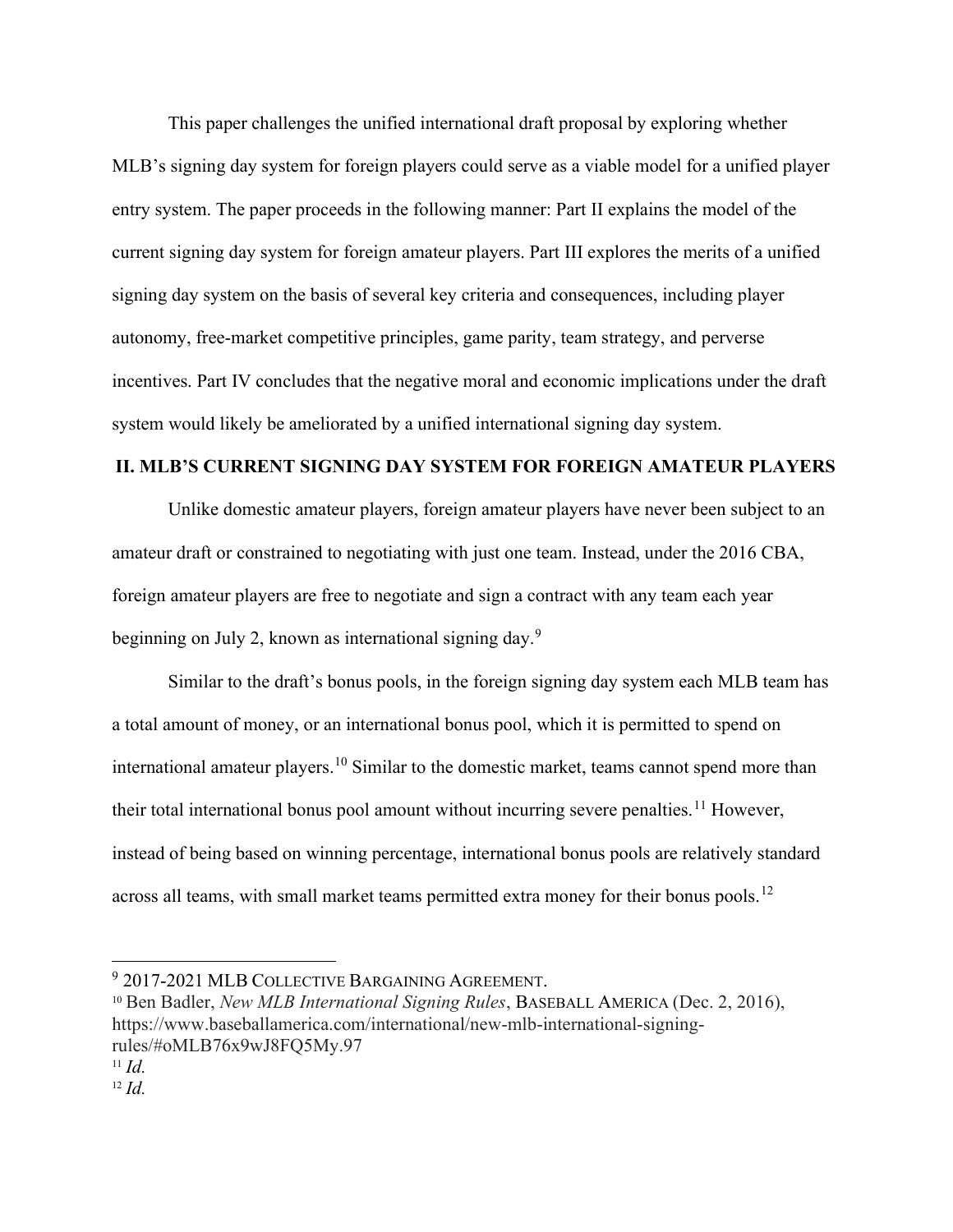A potential MLB domestic amateur player signing day also has some striking parallels to the process by which high school athletes commit to play at the collegiate level, known as NCAA Signing Day. Here, NCAA athletes must sign a national letter of intent within an established period of time.<sup>13</sup> Similar to the role of MLB bonus pools in salary suppression, the NCAA also severely restricts athletes' earning power by prohibiting college athletes to make money.<sup>14</sup> Instead, each collegiate program is allowed to offer the same basic services to amateur players, such as the opportunity to pursue an undergraduate degree, education and tutoring resources, and fitness and training facilities.<sup>15</sup> As such, in hoping to create a competitive recruiting advantage, many collegiate programs invest in high quality coaches and fitness facilities that may spur high school athletes to choose their program.<sup>16</sup>

# III. ANALYZING THE MERITS OF A UNIFIED SIGNING DAY SYSTEM

#### A. Autonomy

The strongest criticism of the current MLB draft system is that domestic amateur players have extremely limited autonomy of the eventual fate of their careers. In other words, whereas most workers in non-sports industries have the freedom to negotiate their company of employment, city of residence, job role, and contractual benefits, domestic amateur ballplayers are not typically afforded these liberties.<sup>17</sup> Instead, upon being drafted, domestic amateur players forfeit the right to choose their employer, and at least the first six years of their career<sup>18</sup> are

 $13$  Michael McCann, Why the NCAA Lost Its Latest Landmark Case in the Battle Over What Schools Can Offer Athletes, SPORTS ILLUSTRATED (Mar. 8, 2019), https://www.si.com/collegefootball/2019/03/08/ncaa-antitrust-lawsuit-claudia-wilken-alston-jenkins.

 $^{14}$  *Id.* 

 $^{15}$  *Id.* 

 $16$  *Id.* 

<sup>&</sup>lt;sup>17</sup> Jazayerli, *supra* note 2.

<sup>18</sup> 2017-2021 MLB COLLECTIVE BARGAINING AGREEMENT.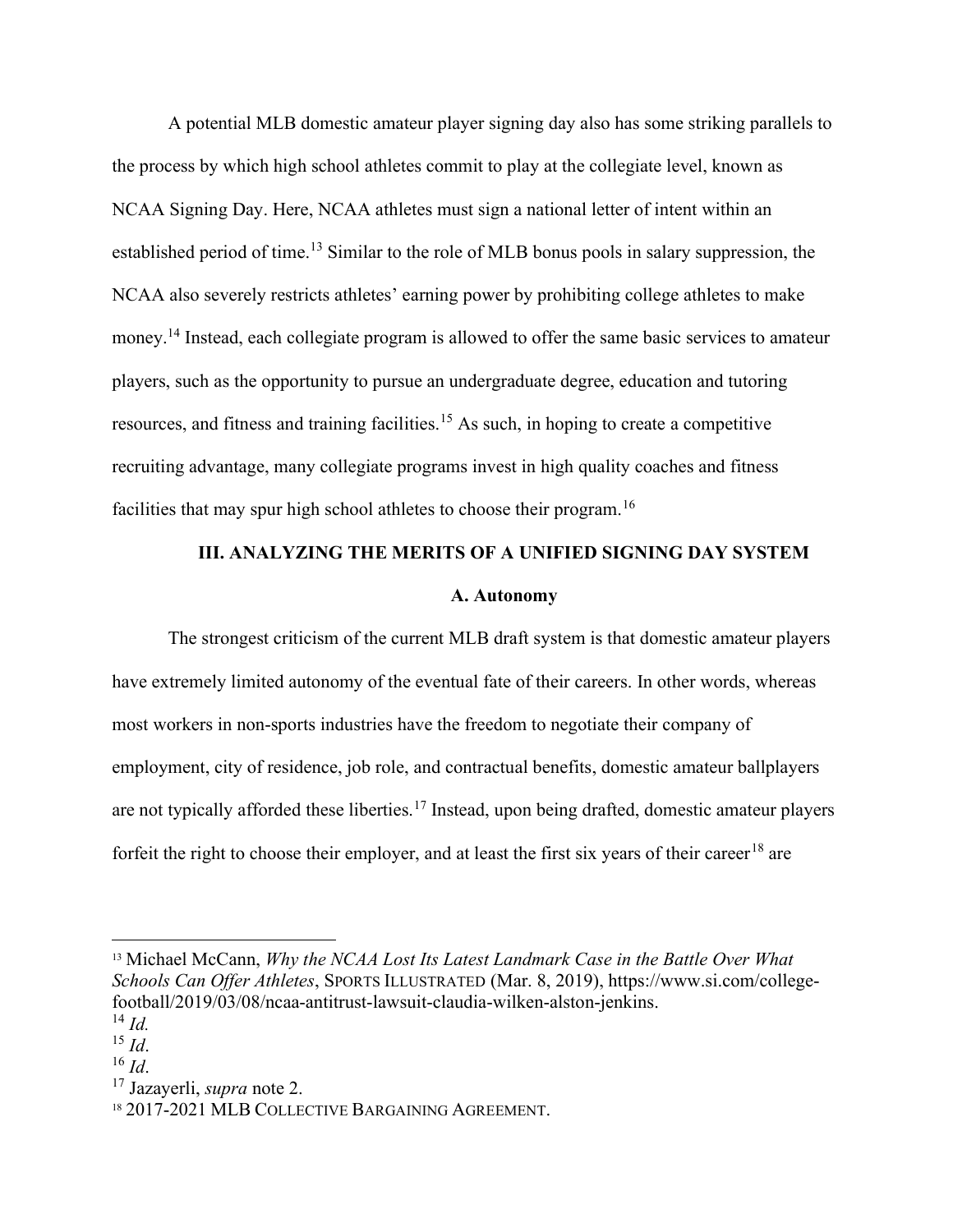largely determined without their input. This lack of agency may cause friction between players and teams, particularly for those players who are accustomed to certain training regimens or those who desire to play multiple positions but are locked into franchises that prevent them from doing so. For example, before the 2011 draft, then-prospect Trevor Bauer was adamant about being drafted to a team who accepted his unorthodox training regimen and was fortunate to be selected by a team that respected his wishes.<sup>19</sup>

 On the contrary, under a signing day system, players would maintain the freedom to choose their employer. In this way, players would have discretion to determine the best match for their preferences (e.g. weather, city location, training philosophy, team philosophy, flexibility of positions, etc.). Incorporating these factors into a signing day system would ultimately yield more favorable player outcomes and productivity.<sup>20</sup> Unlike Bauer's potential ill fate, because international phenom Shohei Ohtani was permitted to sign with any team through the current signing day system in 2017, he did not have to worry about being stuck with a team who refused to adhere to his desire to both hit and pitch. $21$ 

 Further, by allowing domestic amateur players to choose their teams, a number of positive externalities for the sport of baseball would likely result. In order to gain an edge on recruiting and improve the chance of signing top amateur talent, franchises would likely be

 $^{20}$  Jonah Keri, *Braves GM Drama Shows It's Time to Put an End to Sports Fans' Sense of* Entitlement, CBS SPORTS (Oct. 2, 2017), https://www.cbssports.com/mlb/news/braves-gmdrama-shows-its-time-to-put-an-end-to-sports-fans-sense-of-entitlement/.

<sup>&</sup>lt;sup>19</sup> Lee Jenkins, *Trevor Bauer Will Not Be Babied*. SPORTS ILLUSTRATED (Aug. 15, 2011), https://www.si.com/vault/2011/08/15/106097876/trevor-bauer-will-not-be-babied.

<sup>&</sup>lt;sup>21</sup> Buster Olney, *Where Does Shohei Ohtani Want to Go? The Mystery of MLB's Most Coveted* Superstar, ESPN (Dec. 1, 2017), http://www.espn.com/blog/buster-

olney/insider/post/\_/id/17714/where-does-shohei-ohtani-want-to-go-the-mystery-of-mlbs-mostcoveted-superstar.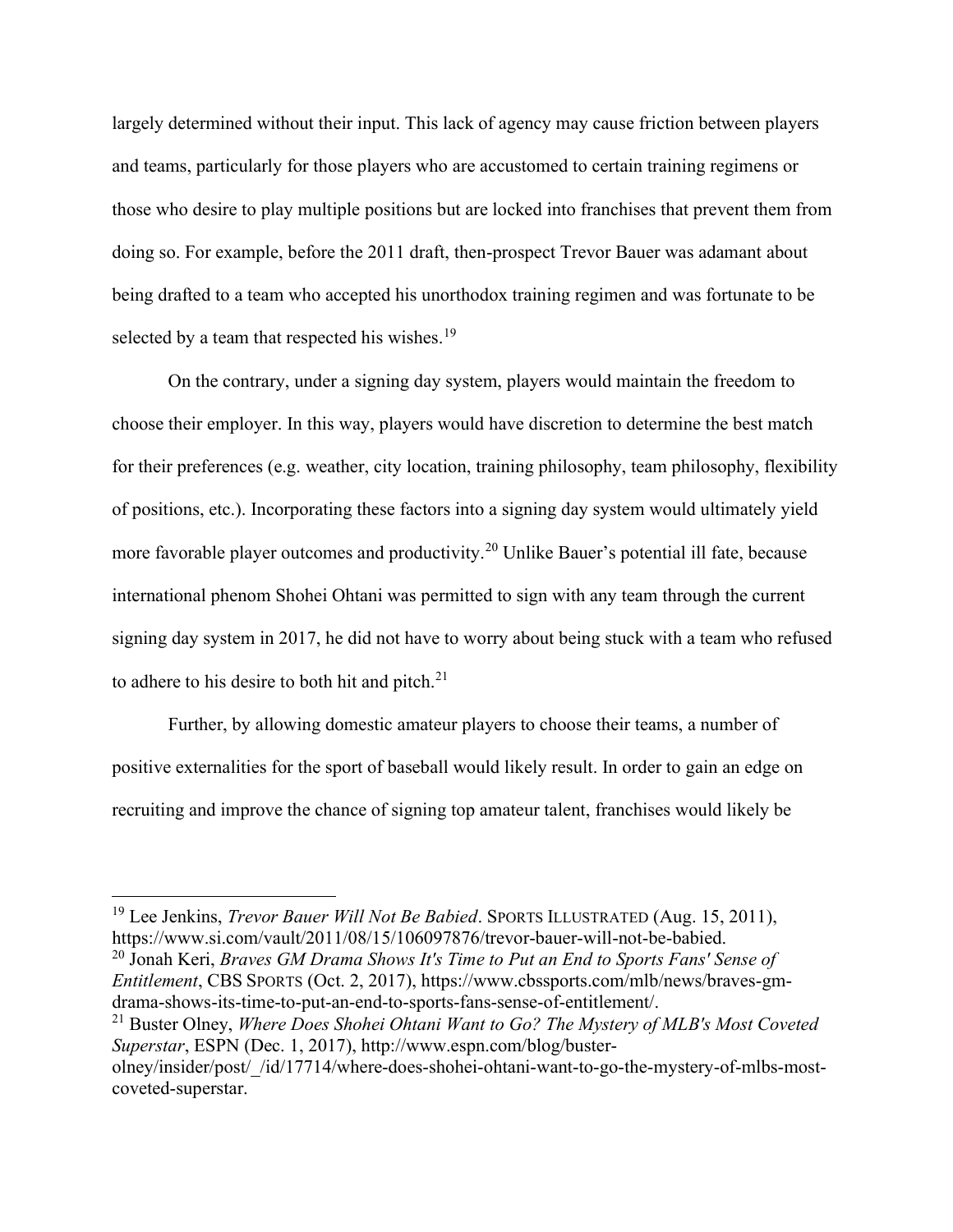incentivized to improve minor league conditions, such as better housing, facilities, meals, and resources.<sup>22</sup> Because minor league players are not represented by a union, they are often subject to poor conditions, such as unlivable wages, inadequate housing, unhealthy food offerings, and limited resources.<sup>23</sup>

 Additionally, teams may be incentivized to increase their support for local youth baseball programs in hopes of coddling local players to give the team a local hometown discount on their first contract. This incentive is currently evident in the Dominican Republic and other Latin American countries, where some MLB franchises have invested in academies to train unsigned amateur players in hopes of signing them to contracts when they become eligible.<sup>24</sup>

 In turn, this would likely increase fan interest in college and high school baseball. The fact that every team could theoretically sign their local star player would likely encourage enthusiasm and interest in amateur baseball, which is currently limited or nonexistent under the draft system.<sup>25</sup>

 Instead, Puerto Rico serves as an example of how the draft, through its role as a salary suppressor, has depressed interest in the draft.<sup>26</sup> Once the draft was expanded to include Puerto

<sup>&</sup>lt;sup>22</sup> Ted Berg, *Should MLB Do Away with the Amateur Draft Entirely*? USA TODAY (Feb. 5, 2015), http://ftw.usatoday.com/2015/02/should-mlb-do-away-with-the-amateur-draft-entirely.  $23$  Dirk Hayhurst, An Inside Look into the Harsh Conditions of Minor League Baseball, BLEACHER REPORT (May 14, 2014), http://bleacherreport.com/articles/2062307-an-inside-lookinto-the-harsh-conditions-of-minor-league-baseball.

<sup>&</sup>lt;sup>24</sup> Enrique Rojas, *Baseball Academies Thrive in the Dominican Republic*, ESPN (July 1, 2015), http://www.espn.com/blog/onenacion/post/ /id/710/baseball-academies-thrive-in-the-dominicanrepublic

<sup>&</sup>lt;sup>25</sup> Dave Cameron, *Abolish The Draft*, FANGRAPHS (Aug, 20, 2009), https://www.fangraphs.com/blogs/abolish-the-draft/.

<sup>&</sup>lt;sup>26</sup> Jorge Castillo, *Puerto Rico Traces Baseball's Slide to the Draft*, NEW YORK TIMES (Jan. 16, 2012), http://www.nytimes.com/2012/01/17/sports/baseball/puerto-rico-traces-decline-inprospects-to-inclusion-in-the-baseball-draft.html.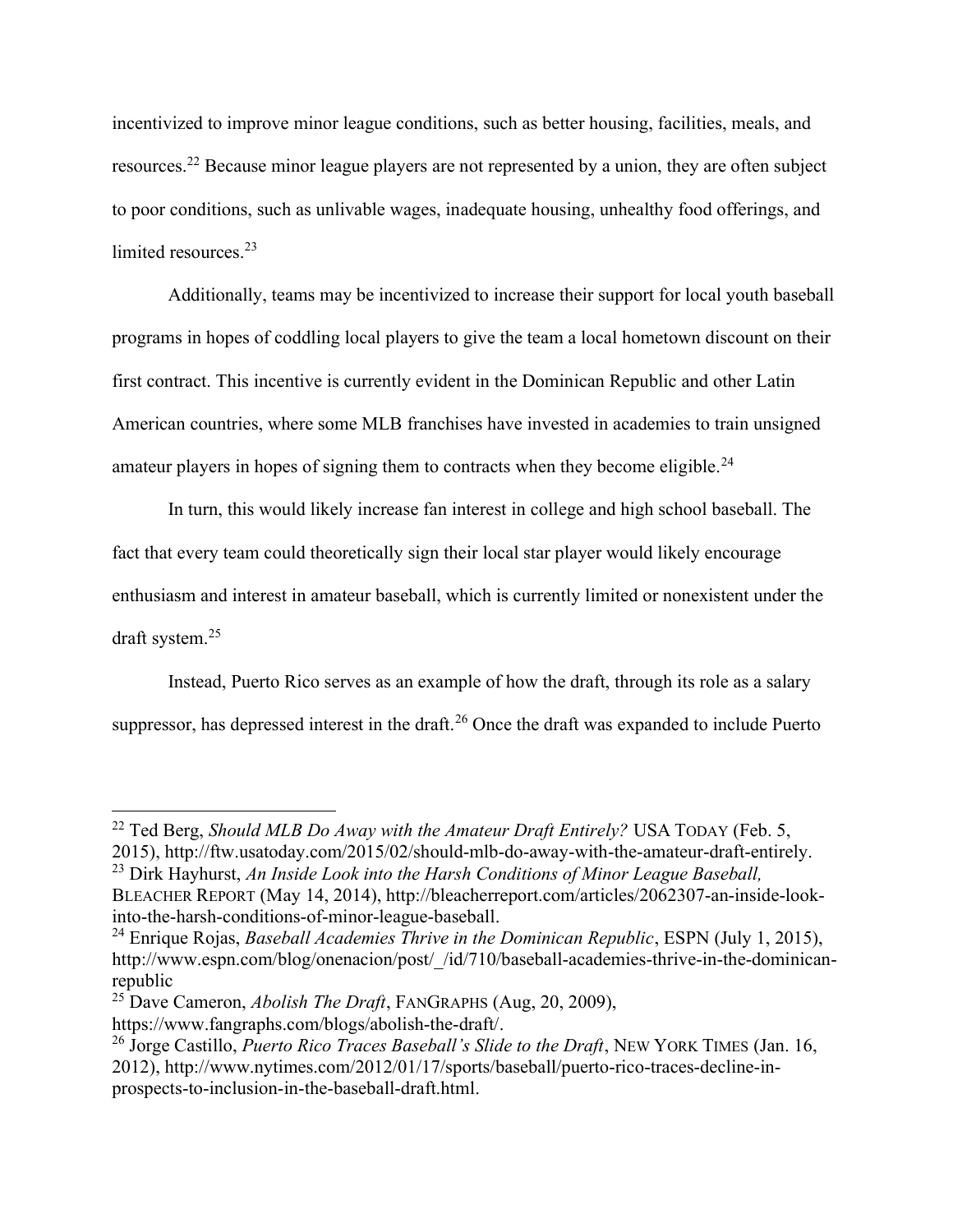Rican amateurs in 1990, investment in Puerto Rican amateur talent cultivation diminished significantly, to the extent that at least  $64\%$  less MLB players nowadays come from the island.<sup>27</sup>

#### B. Negotiating Leverage and Player Salaries

From an economic perspective, the limitation of only one team possessing the rights to sign a player also prevents players from realizing their true market value. Under perfect free competition, any player would have the possibility to sign with any team for an agreed-upon price. Other teams competitively bidding on a player's skills has the potential to drive up that player's value. However, because the draft process limits a player's bidding to just one team, the absence of such competitive bidding results in diminished salaries.<sup>28</sup>

 An incident in the 1996 draft illustrates the draft's role in salary suppression. After the draft, agent Scott Boras found a loophole in the rules that allowed four of his amateur clients to become free agents and sign with any team after being drafted.<sup>29</sup> The players signed for millions more than they would have earned if they had remained under the draft's limitations.<sup>30</sup>

 Furthermore, the players with the least negotiating leverage can end up being exploited by the draft system. Whereas high school seniors can use the possibility of going to college as leverage in contractual negotiations with teams, college seniors usually do not have equivalently legitimate threats.<sup>31</sup> As a result, since the 2011 CBA, college seniors have been consistently exploited by teams and are left with no choice but to sign for minuscule bonuses in order to play

 $^{27}$  Id.

<sup>28</sup> Jazayerli, supra note 2.

<sup>&</sup>lt;sup>29</sup> Kevin Goldstein, *Future Shock: Boras vs. Baseball—A Primer*. BASEBALL PROSPECTUS (Aug. 30, 2008), https://www.baseballprospectus.com/prospects/article/8012/future-shock-boras-vsbaseball-a-primer/.

 $30$  Id.

 $31$  Jonathan C. Gordon, Foul Ball: Major League Baseball's CBA Exploits College Seniors in the MLB Draft, 16 Tex. Rev. Ent. & Sports L. 141 (2015).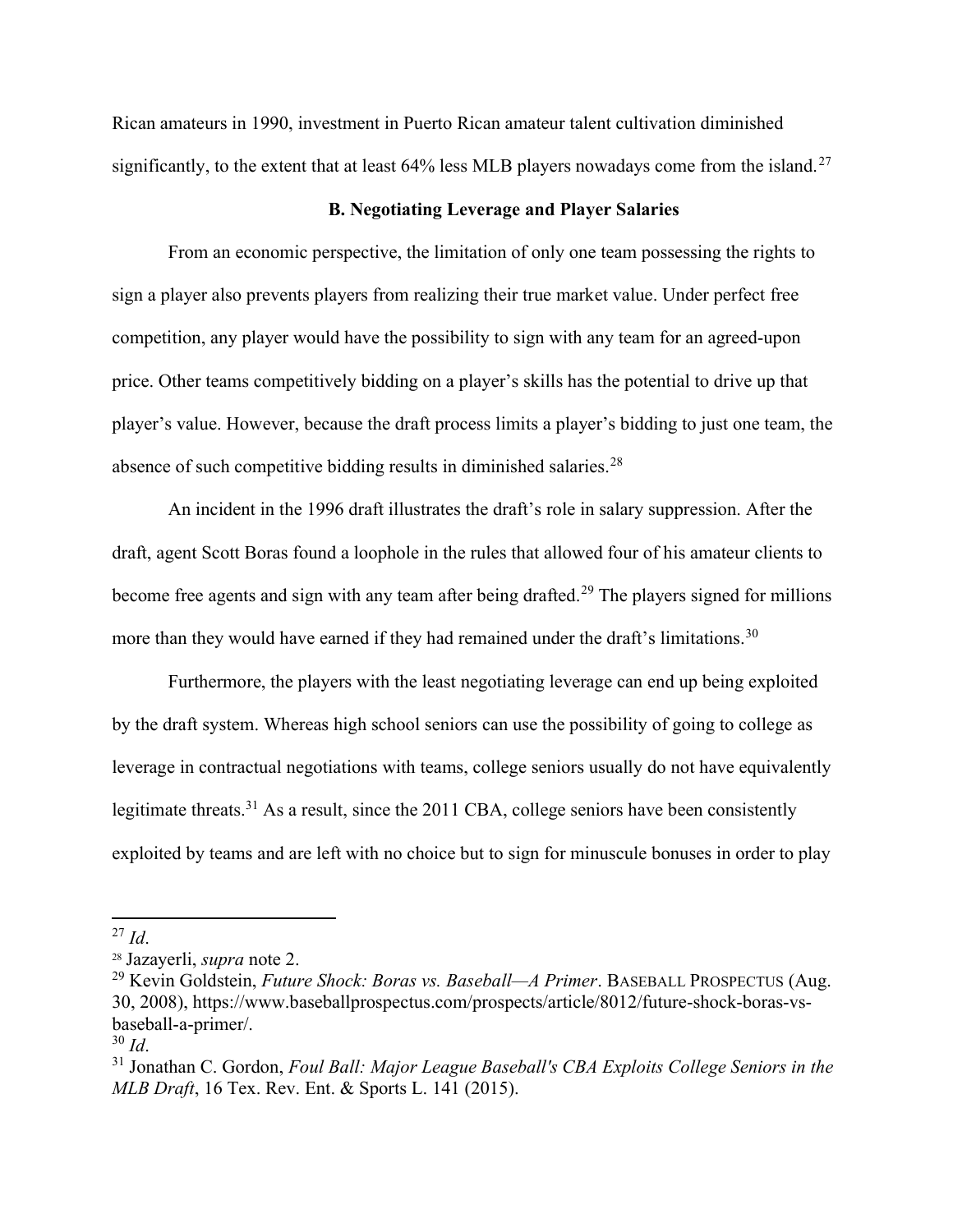professional baseball.<sup>32</sup> The proposed signing day system, however, would allow teams to conceivably sign any player, and all players would retain legitimate leverage to sign with another team if a certain offer is undesirable.

# C. Game Parity

Although the draft was initially instituted for the purpose of salary suppression, over the years it has also become an equalizer for competition parity.<sup>33</sup> By giving low-performing teams the first attempt at acquiring the best new talent, the incidence of terrible teams has declined 90%, despite there being nearly twice as many teams today relative to 60 years ago.<sup>34</sup> Irrespective of this success in equalizing teams, the draft does not translate into perfect league parity. Most notably, the most talented amateurs are not always drafted first. While this was a larger problem under the conditions of the 2011 CBA, talented players and their agents have realized that by raising their demand for a high signing bonus, and thus by threatening to not sign with a drafting team who is unwilling to meet that demand, players can orchestrate a drop in the draft, most often to teams with larger bonus pools. A specific example occurred during the 2016 draft, when prospect Daz Cameron, a consensus top 10 prospect in the draft, floated high bonus demands to teams, causing him to drop to the end of the first round.<sup>35</sup>

 Under a potential signing day system, as long as some salary pool equalizer is instituted to the extent that losing teams have a greater pool of money to spend on new amateur talent, parity will likely remain unchanged. While inevitably some amateur players will want to sign

 $32$  Id.

<sup>33</sup> Jazayerli, supra note 2.

 $34$  Id.

 $35$  J.J. Cooper, In the 2016 Draft, It's All About The Money, BASEBALL AMERICA (June 9, 2016), https://www.baseballamerica.com/draft/2016-draft-money/.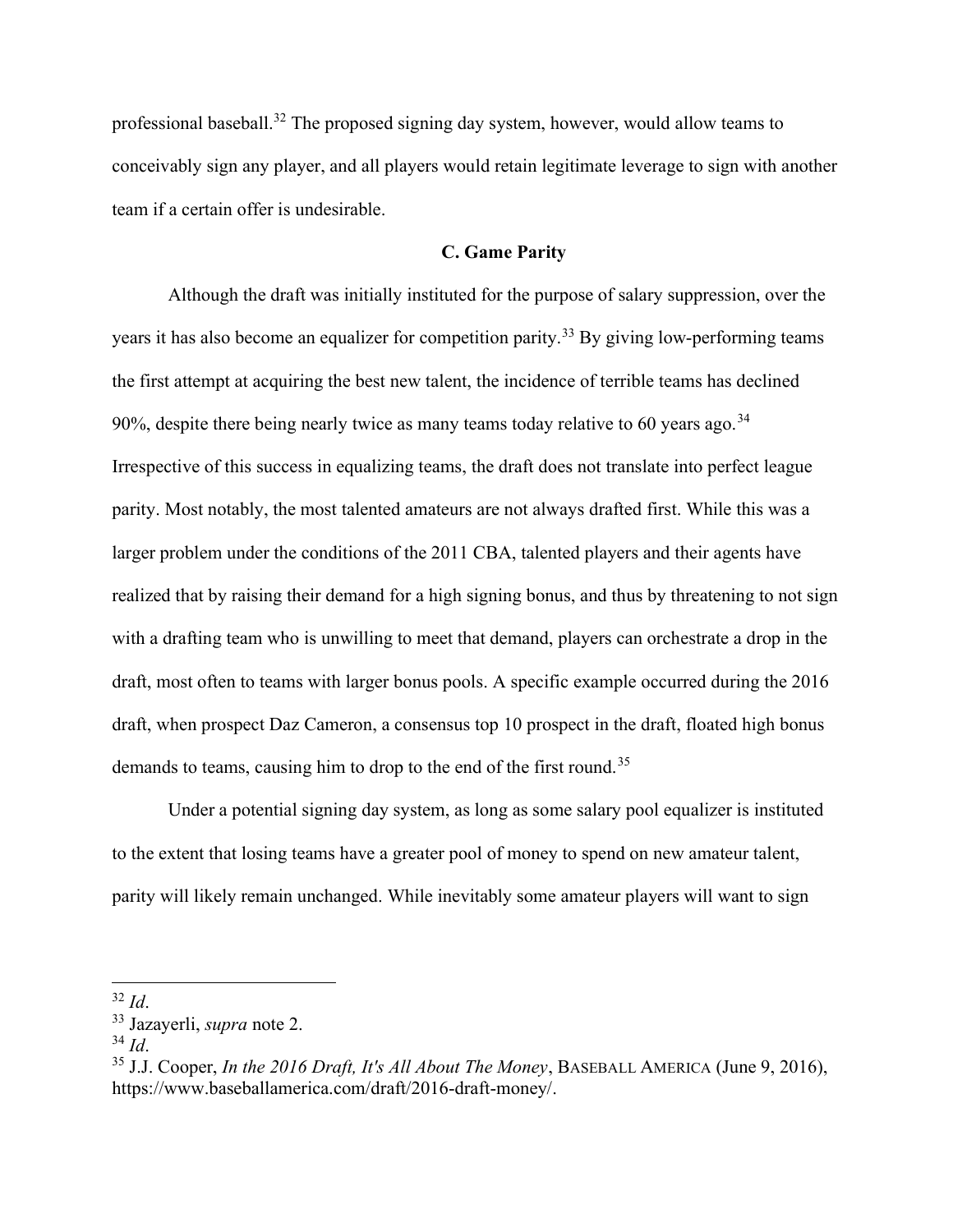with acclaimed franchises such as the New York Yankees or Chicago Cubs, it is possible that just as many, if not more, will want to sign with the highest paying teams. Further, the choices of international amateur players on MLB's international amateur market indicate that most amateur players are primarily financially motivated and not attracted to any particular franchise.<sup>36</sup>

# D. Team Strategy

Under the draft model, because draft picks are distributed such that each team typically receives one first-round pick, one second-round pick, and so on, the inherent structure of the draft limits teams from creatively pursuing talent at different levels. For example, teams drafting towards the end of the first round usually have no conceivable way of acquiring the highest level talent.<sup>37</sup>

 With a signing day system, every team would have a theoretical shot at signing every player. As such, teams would have flexibility to pursue the types of players they wanted, which would allow for more efficient team building strategies.<sup>38</sup> Teams could sign a few dozen players, each at medium level signing bonuses; alternatively, they could go all-in and spend half of their budget on one player. By permitting franchises greater flexibility in their team-building strategies, franchises will have better opportunities to fill their needs and remain competitive long-term.<sup>39</sup>

 $36$  Id.

 $37$  Jack Moore, *Dreaming of A Free Amateur Market*, THE HARDBALL TIMES (July 7, 2017), https://www.fangraphs.com/tht/dreaming-of-a-free-amateur-market/

 $38$  Cameron, *supra* note 21.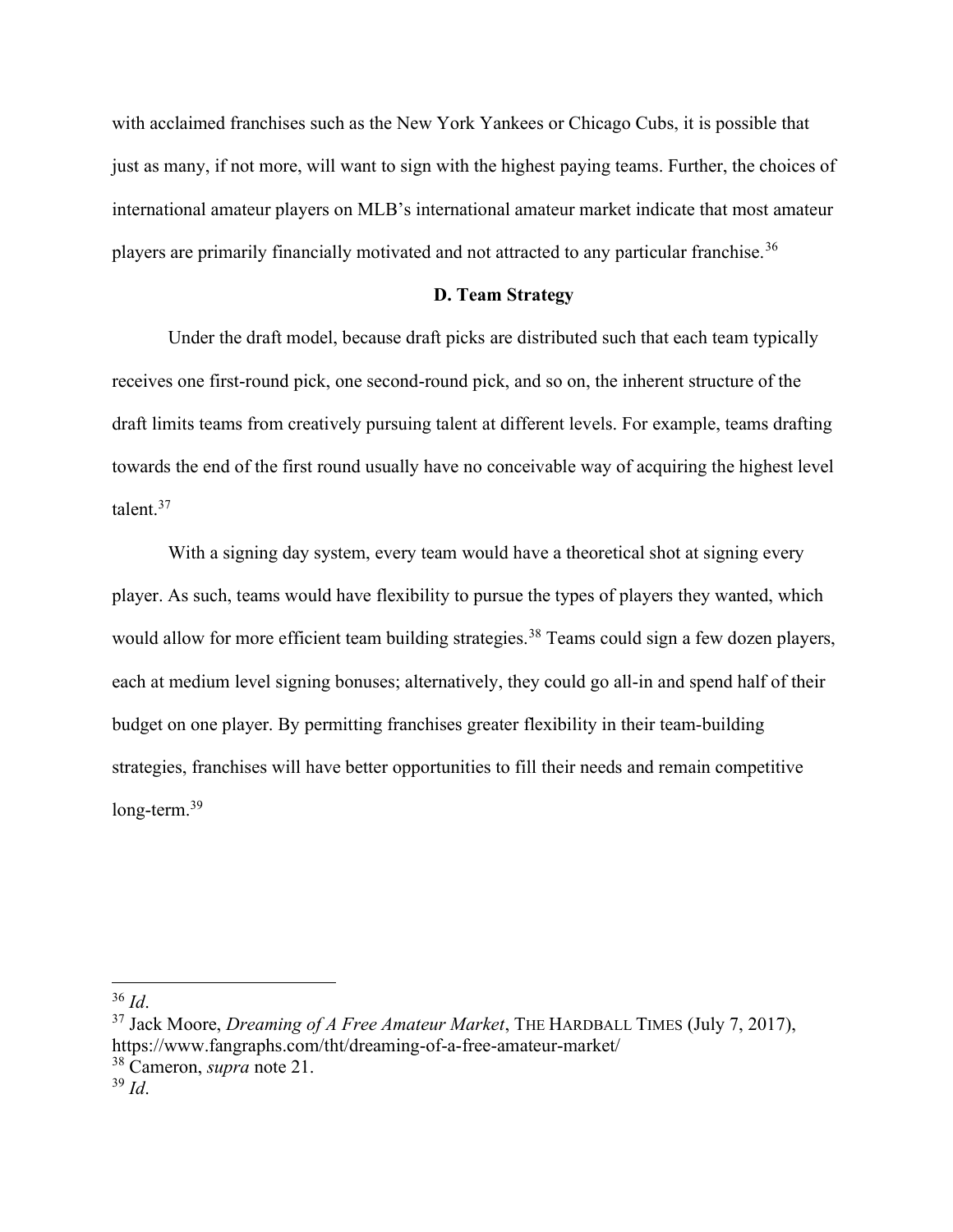# E. Perverse Incentives

 If an amateur signing day were to be implemented domestically with bonus caps, MLB would have to be cognizant of a negative externality common in other signing day systems: the temptation for teams to offer under the table benefits to sign players outside the rule boundaries.<sup>40</sup> A 2017 scandal involving the Atlanta Braves behaving unethically in the foreign amateur market highlights the potential dangers of such a system.<sup>41</sup> Additionally, the multiple NCAA recruiting scandals over the years<sup> $42$ </sup> act as a parallel to this unintended consequence.

 To prevent such behavior from occurring, MLB would have to disincentivize any such infractions by imposing severe, devastating penalties, just as they did in the Atlanta Braves scandal.<sup>43</sup> Similar to a step taken by the NCAA,<sup>44</sup> a further preventative measure that the league could take would be to require teams to hire recruitment compliance officials, who would be responsible for ensuring compliance and conformity to all league policies. By taking these measures, MLB can minimize the unintended consequences of a signing day system.

#### IV. CONCLUSION

While most workers in non-sports industries have the freedom to negotiate their company of employment, city of residence, job role, and contractual benefits, athletes entering the professional baseball job market — MLB and its 30 franchises — are not typically afforded these liberties. Instead, American and Canadian high-school and college baseball players must

 $^{40}$  Jon Tayler, MLB Takes Stand with Punishment of Braves, Coppolella, SPORTS ILLUSTRATED (Nov. 21, 2017), https://www.si.com/mlb/2017/11/21/mlb-punishment-braves-john-coppolellakevin-maitan.

 $^{41}$  Id.

 $42$  Lance P. Kaltenbaugh, et. al., A Preliminary Investigation of NCAA Division II Compliance Officers, THE SPORT JOURNAL (Apr. 2, 2013), http://thesportjournal.org/article/a-preliminaryinvestigation-of-ncaa-division-ii-compliance-officers/.

<sup>&</sup>lt;sup>43</sup> Tayler, *supra* note 38.

<sup>&</sup>lt;sup>44</sup> Kaltenbaugh, *supra* note 40.